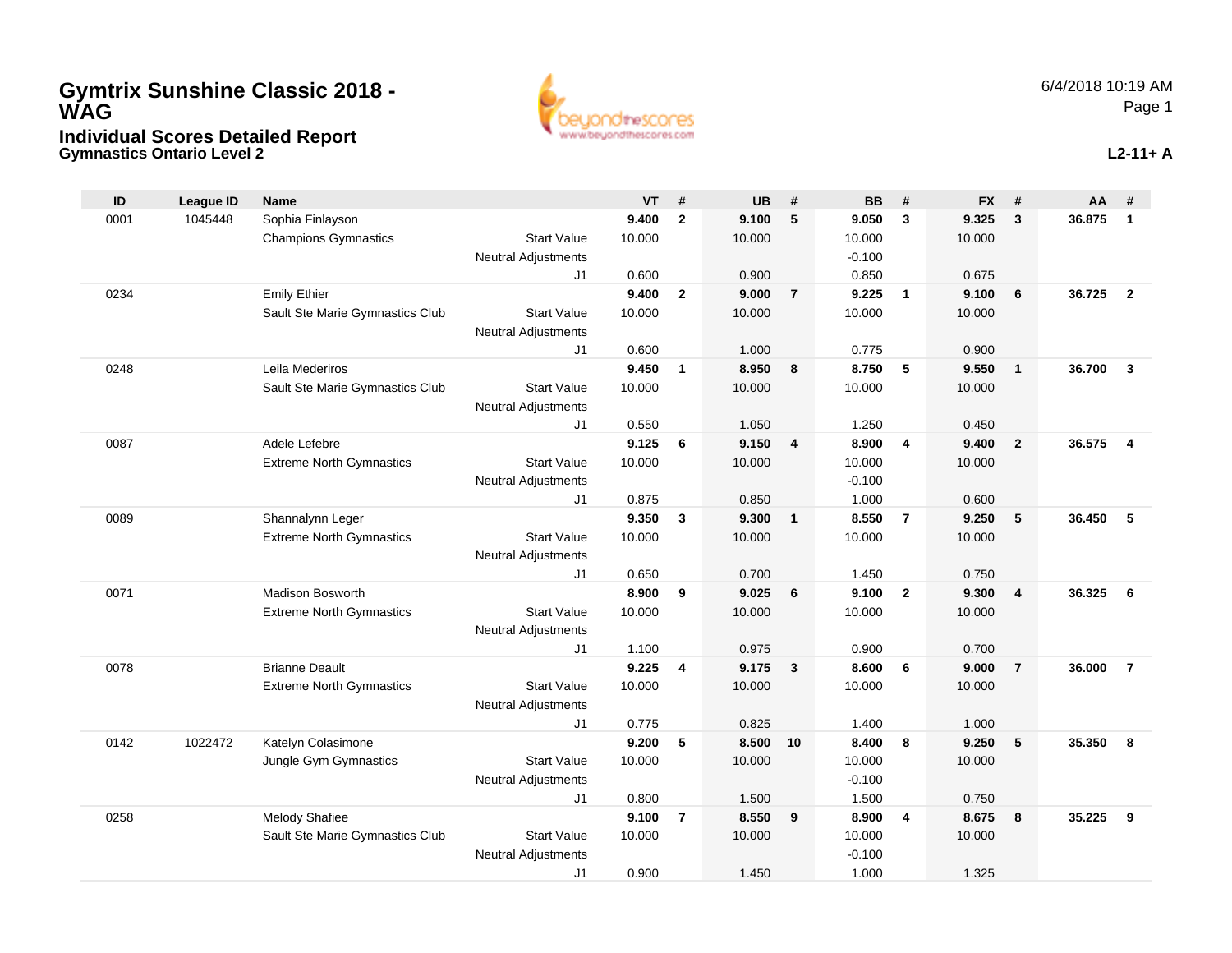# **Gymtrix Sunshine Classic 2018 - WAG**



#### 6/4/2018 10:19 AMPage 2

| Individual Scores Detailed Report | beyondthescores.com             |                            |        |  |        |        |        |        |    |
|-----------------------------------|---------------------------------|----------------------------|--------|--|--------|--------|--------|--------|----|
| 0265                              | Bralynn Venables-Carrier        |                            | 8.975  |  | 9.200  | 8.400  | 8.250  | 34.825 | 10 |
|                                   | Sault Ste Marie Gymnastics Club | <b>Start Value</b>         | 10.000 |  | 10.000 | 10.000 | 10.000 |        |    |
|                                   |                                 | <b>Neutral Adjustments</b> |        |  |        |        |        |        |    |
|                                   |                                 |                            | .025   |  | 0.800  | .600   | 1.750  |        |    |

#### **Gymnastics Ontario Level 2**

**L2-11+ B**

| ID   | League ID | <b>Name</b>                     |                            | <b>VT</b> | #              | <b>UB</b> | #              | <b>BB</b> | #                       | <b>FX</b> | #                       | AA     | #                       |
|------|-----------|---------------------------------|----------------------------|-----------|----------------|-----------|----------------|-----------|-------------------------|-----------|-------------------------|--------|-------------------------|
| 0010 |           | Leen Aldhahn                    |                            | 9.425     | 3              | 9.375     | $\overline{2}$ | 9.700     | $\mathbf{1}$            | 9.750     | $\overline{2}$          | 38.250 | $\overline{1}$          |
|      |           | Corona Competitive              | <b>Start Value</b>         | 10.000    |                | 10.000    |                | 10.000    |                         | 10.000    |                         |        |                         |
|      |           |                                 | <b>Neutral Adjustments</b> |           |                |           |                | $-0.100$  |                         |           |                         |        |                         |
|      |           |                                 | J <sub>1</sub>             | 0.575     |                | 0.625     |                | 0.200     |                         | 0.250     |                         |        |                         |
| 0013 |           | Camille Bergevin                |                            | 9.400     | 4              | 9.500     | $\mathbf{1}$   | 9.050     | 8                       | 9.750     | $\overline{\mathbf{2}}$ | 37.700 | $\overline{\mathbf{2}}$ |
|      |           | Corona Competitive              | <b>Start Value</b>         | 10.000    |                | 10.000    |                | 10.000    |                         | 10.000    |                         |        |                         |
|      |           |                                 | <b>Neutral Adjustments</b> |           |                |           |                | $-0.100$  |                         |           |                         |        |                         |
|      |           |                                 | J <sub>1</sub>             | 0.600     |                | 0.500     |                | 0.850     |                         | 0.250     |                         |        |                         |
| 0059 |           | Nour Saleh                      |                            | 9.400     | 4              | 9.000     | 5              | 9.450     | 3                       | 9.800     | $\overline{1}$          | 37.650 | $\overline{\mathbf{3}}$ |
|      |           | Corona Competitive              | <b>Start Value</b>         | 10.000    |                | 10.000    |                | 10.000    |                         | 10.000    |                         |        |                         |
|      |           |                                 | <b>Neutral Adjustments</b> |           |                |           |                | $-0.100$  |                         |           |                         |        |                         |
|      |           |                                 | J <sub>1</sub>             | 0.600     |                | 1.000     |                | 0.450     |                         | 0.200     |                         |        |                         |
| 0062 |           | <b>Charlotte Smith</b>          |                            | 9.450     | $\overline{2}$ | 8.925     | 6              | 9.500     | $\overline{2}$          | 9.675     | $\overline{\mathbf{3}}$ | 37.550 | $\overline{4}$          |
|      |           | Corona Competitive              | <b>Start Value</b>         | 10.000    |                | 10.000    |                | 10.000    |                         | 10.000    |                         |        |                         |
|      |           |                                 | <b>Neutral Adjustments</b> |           |                |           |                |           |                         |           |                         |        |                         |
|      |           |                                 | J <sub>1</sub>             | 0.550     |                | 1.075     |                | 0.500     |                         | 0.325     |                         |        |                         |
| 0361 |           | Norah Vaillant                  |                            | 9.550     | $\mathbf{1}$   | 8.925     | 6              | 9.400     | $\overline{\mathbf{4}}$ | 9.450     | 5                       | 37.325 | - 5                     |
|      |           | <b>Ultimate Gymnastics</b>      | <b>Start Value</b>         | 10.000    |                | 10.000    |                | 10.000    |                         | 10.000    |                         |        |                         |
|      |           |                                 | <b>Neutral Adjustments</b> |           |                |           |                |           |                         |           |                         |        |                         |
|      |           |                                 | J1                         | 0.450     |                | 1.075     |                | 0.600     |                         | 0.550     |                         |        |                         |
| 0052 |           | Emma Mills                      |                            | 9.300     | 5              | 9.025     | 4              | 9.350     | 5                       | 9.500     | $\overline{4}$          | 37.175 | - 6                     |
|      |           | Corona Competitive              | <b>Start Value</b>         | 10.000    |                | 10.000    |                | 10.000    |                         | 10.000    |                         |        |                         |
|      |           |                                 | <b>Neutral Adjustments</b> |           |                |           |                |           |                         |           |                         |        |                         |
|      |           |                                 | J <sub>1</sub>             | 0.700     |                | 0.975     |                | 0.650     |                         | 0.500     |                         |        |                         |
| 0224 |           | Hannah Junkin                   |                            | 9.400     | 4              | 8.800     | $\overline{7}$ | 9.250     | $\overline{7}$          | 9.225     | 6                       | 36.675 | $\overline{7}$          |
|      |           | Rock & Gold Gymnastics Inc      | <b>Start Value</b>         | 10.000    |                | 10.000    |                | 10.000    |                         | 10.000    |                         |        |                         |
|      |           |                                 | <b>Neutral Adjustments</b> |           |                |           |                |           |                         |           |                         |        |                         |
|      |           |                                 | J <sub>1</sub>             | 0.600     |                | 1.200     |                | 0.750     |                         | 0.775     |                         |        |                         |
| 0113 |           | <b>Emmalina Esmond</b>          |                            | 9.250     | 6              | 8.400     | 8              | 9.300     | 6                       | 9.225     | 6                       | 36.175 | 8                       |
|      |           | Hanover Aerials Gymnastics Club | <b>Start Value</b>         | 10.000    |                | 10.000    |                | 10.000    |                         | 10.000    |                         |        |                         |
|      |           |                                 | <b>Neutral Adjustments</b> |           |                |           |                |           |                         |           |                         |        |                         |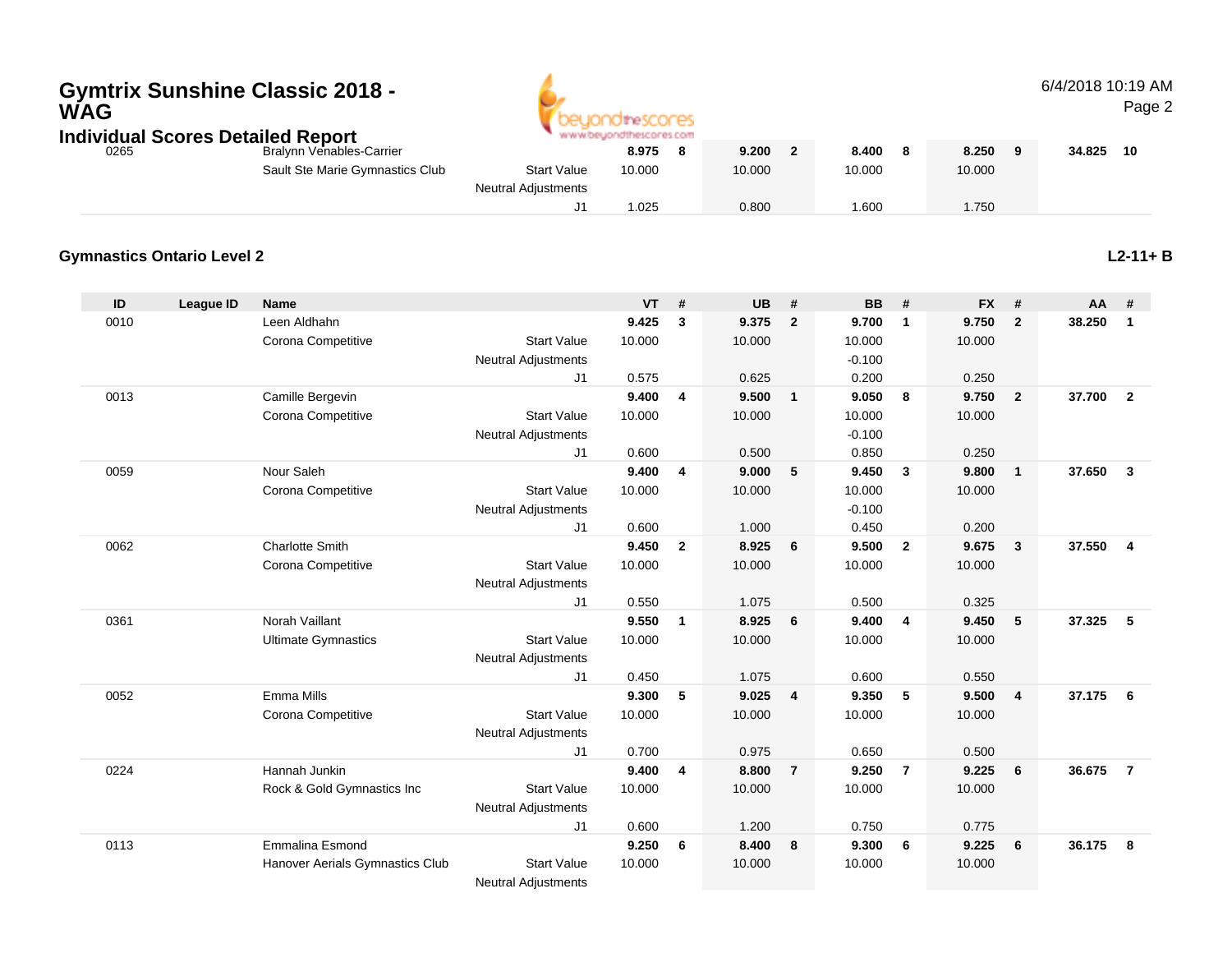### **Gymtrix Sunshine Classic 2018 - WAGIndividual Scores Detailed Report**



6/4/2018 10:19 AMPage 3

|      | arriagar oborce Detailea Report |                            |         |   |              |          |        |     |        |     |
|------|---------------------------------|----------------------------|---------|---|--------------|----------|--------|-----|--------|-----|
|      |                                 | J1                         | 0.750   |   | 1.600        | 0.700    | 0.775  |     |        |     |
| 0216 | Aurora Tower                    |                            | 9.000   | 8 | $9.100 \t 3$ | 8.750 9  | 8.850  | - 8 | 35.700 | 9   |
|      | Petawawa Gymnastic's Club       | <b>Start Value</b>         | 10.000  |   | 10.000       | 10.000   | 10.000 |     |        |     |
|      |                                 | <b>Neutral Adjustments</b> |         |   |              |          |        |     |        |     |
|      |                                 | J1                         | 1.000   |   | 0.900        | 1.250    | 1.150  |     |        |     |
| 0222 | Zoe Coutu                       |                            | 8.750 9 |   | 8.800 7      | 8.750 9  | 9.000  | - 7 | 35.300 | 10  |
|      | Rock & Gold Gymnastics Inc      | <b>Start Value</b>         | 10.000  |   | 10.000       | 10.000   | 10.000 |     |        |     |
|      |                                 | <b>Neutral Adjustments</b> |         |   |              | $-0.100$ |        |     |        |     |
|      |                                 | J1                         | 1.250   |   | 1.200        | 1.150    | 1.000  |     |        |     |
| 0339 | Payton Abraham                  |                            | 9.100   | 7 | 8.200 9      | 8.350 10 | 8.650  | - 9 | 34.300 | -11 |
|      | <b>Timiskaming Tumblers</b>     | <b>Start Value</b>         | 10.000  |   | 10.000       | 10.000   | 10.000 |     |        |     |
|      |                                 | <b>Neutral Adjustments</b> |         |   |              | $-0.100$ |        |     |        |     |
|      |                                 | J1                         | 0.900   |   | 1.800        | 1.550    | 1.350  |     |        |     |

#### **Gymnastics Ontario Level 2**

| ID   | League ID | <b>Name</b>                          |                            | <b>VT</b> | #            | <b>UB</b> | #              | <b>BB</b> | #              | <b>FX</b> | #              | <b>AA</b> | #              |
|------|-----------|--------------------------------------|----------------------------|-----------|--------------|-----------|----------------|-----------|----------------|-----------|----------------|-----------|----------------|
| 0352 |           | Audrey Maxwell                       |                            | 9.300     | 3            | 9.375     | $\overline{2}$ | 9.400     | $\mathbf 1$    | 9.200     | 3              | 37.275    | -1             |
|      |           | <b>Ultimate Gymnastics</b>           | <b>Start Value</b>         | 10.000    |              | 10.000    |                | 10.000    |                | 10.000    |                |           |                |
|      |           |                                      | Neutral Adjustments        |           |              |           |                |           |                |           |                |           |                |
|      |           |                                      | J1                         | 0.800     |              | 0.700     |                | 0.650     |                | 0.800     |                |           |                |
|      |           |                                      | J2                         | 0.600     |              | 0.550     |                | 0.550     |                | 0.800     |                |           |                |
| 0141 | 1022464   | Klazina Boychuk                      |                            | 9.450     | $\mathbf{1}$ | 8.975     | 6              | 9.200     | $\overline{2}$ | 9.200     | 3              | 36.825    | $\overline{2}$ |
|      |           | Jungle Gym Gymnastics                | <b>Start Value</b>         | 10.000    |              | 10.000    |                | 10.000    |                | 10.000    |                |           |                |
|      |           |                                      | <b>Neutral Adjustments</b> |           |              |           |                |           |                |           |                |           |                |
|      |           |                                      | J1                         | 0.500     |              | 1.100     |                | 0.950     |                | 0.850     |                |           |                |
|      |           |                                      | J2                         | 0.600     |              | 0.950     |                | 0.650     |                | 0.750     |                |           |                |
| 0080 |           | Oceane Drapeau                       |                            | 8.900     | 8            | 9.525     | $\overline{1}$ | 8.925     | 6              | 9.325     | $\overline{1}$ | 36.675    | 3              |
|      |           | <b>Extreme North Gymnastics</b>      | <b>Start Value</b>         | 10.000    |              | 10.000    |                | 10.000    |                | 10.000    |                |           |                |
|      |           |                                      | <b>Neutral Adjustments</b> |           |              |           |                |           |                |           |                |           |                |
|      |           |                                      | J1                         | 1.000     |              | 0.550     |                | 1.200     |                | 0.700     |                |           |                |
|      |           |                                      | J2                         | 1.200     |              | 0.400     |                | 0.950     |                | 0.650     |                |           |                |
| 0235 |           | Erin Evans                           |                            | 9.200     | 6            | 9.025     | 5              | 9.025     | $\mathbf{3}$   | 9.200     | 3              | 36.450    | 4              |
|      |           | Sault Ste Marie Gymnastics Club      | <b>Start Value</b>         | 10.000    |              | 10.000    |                | 10.000    |                | 10.000    |                |           |                |
|      |           |                                      | <b>Neutral Adjustments</b> |           |              |           |                |           |                |           |                |           |                |
|      |           |                                      | J1                         | 0.700     |              | 1.000     |                | 0.850     |                | 0.800     |                |           |                |
|      |           |                                      | J2                         | 0.900     |              | 0.950     |                | 1.100     |                | 0.800     |                |           |                |
| 0317 |           | Éllie Renaud                         |                            | 9.225     | 5            | 9.150     | $\overline{4}$ | 8.575     | 10             | 9.250     | $\overline{2}$ | 36.200    | 5              |
|      |           | <b>Sudbury Salto Gymnastics Club</b> | <b>Start Value</b>         | 10.000    |              | 10.000    |                | 10.000    |                | 10.000    |                |           |                |
|      |           |                                      |                            |           |              |           |                |           |                |           |                |           |                |

**L2-10**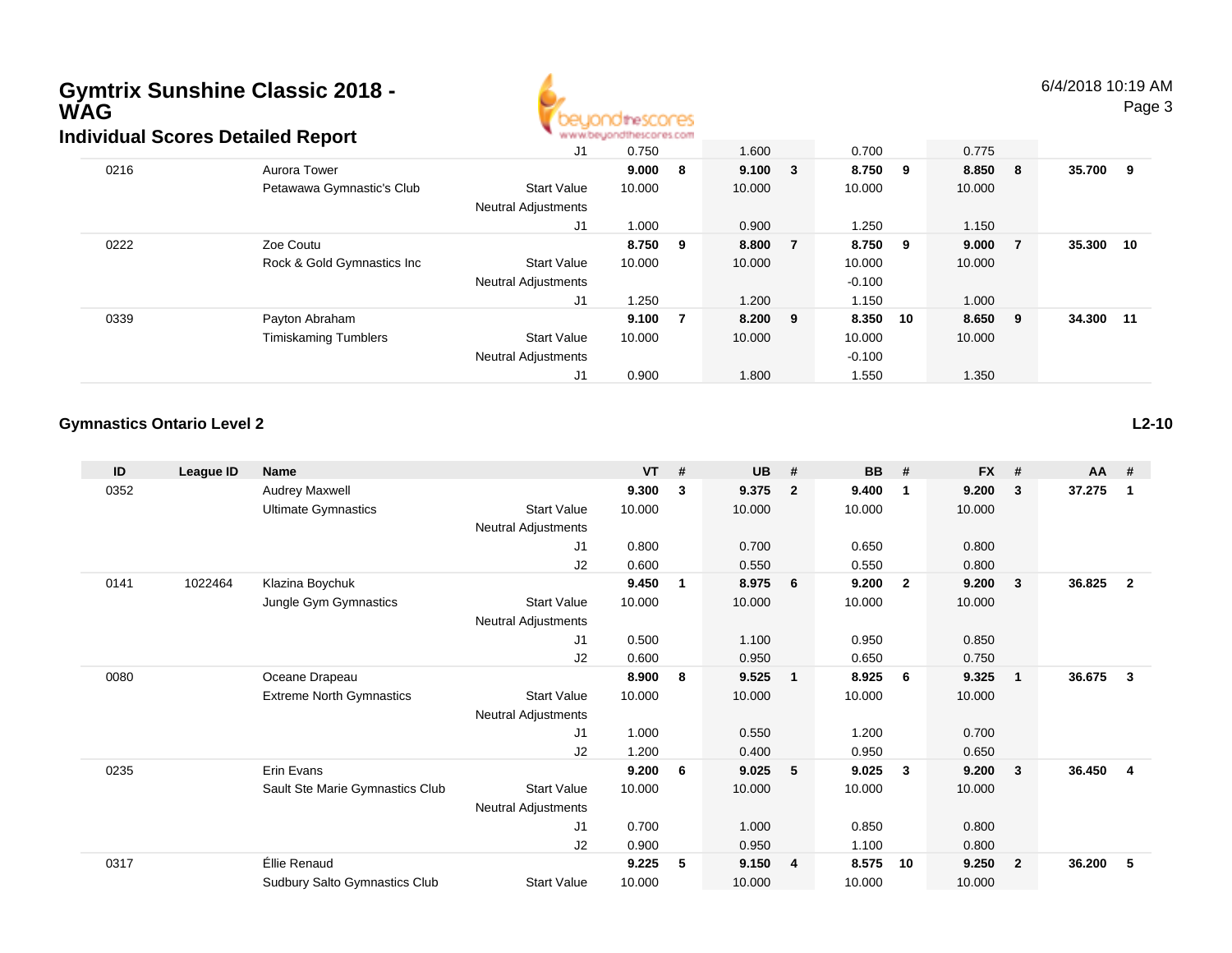### **Gymtrix Sunshine Classic 2018 - WAGIndividual Scores Detailed Report**



|      |         |                                 | <b>Neutral Adjustments</b> |        |                         |        |                |          |                |        |                 |        |                |
|------|---------|---------------------------------|----------------------------|--------|-------------------------|--------|----------------|----------|----------------|--------|-----------------|--------|----------------|
|      |         |                                 | J1                         | 0.850  |                         | 0.850  |                | 1.500    |                | 0.700  |                 |        |                |
|      |         |                                 | J <sub>2</sub>             | 0.700  |                         | 0.850  |                | 1.350    |                | 0.800  |                 |        |                |
| 0209 |         | <b>Charlotte Gosse</b>          |                            | 9.150  | $\overline{7}$          | 9.300  | $\mathbf{3}$   | 8.600    | 9              | 9.125  | $\overline{4}$  | 36.175 | 6              |
|      |         | Petawawa Gymnastic's Club       | <b>Start Value</b>         | 10.000 |                         | 10.000 |                | 10.000   |                | 10.000 |                 |        |                |
|      |         |                                 | <b>Neutral Adjustments</b> |        |                         |        |                | $-0.100$ |                |        |                 |        |                |
|      |         |                                 | J1                         | 0.900  |                         | 0.700  |                | 1.300    |                | 0.900  |                 |        |                |
|      |         |                                 | J2                         | 0.800  |                         | 0.700  |                | 1.300    |                | 0.850  |                 |        |                |
| 0149 | 1022463 | <b>Addison Montgomery</b>       |                            | 9.350  | $\overline{2}$          | 8.825  | 9              | 8.925    | 6              | 9.025  | 6               | 36.125 | $\overline{7}$ |
|      |         | Jungle Gym Gymnastics           | <b>Start Value</b>         | 10.000 |                         | 10.000 |                | 10.000   |                | 10.000 |                 |        |                |
|      |         |                                 | <b>Neutral Adjustments</b> |        |                         |        |                |          |                |        |                 |        |                |
|      |         |                                 | J1                         | 0.650  |                         | 1.300  |                | 0.950    |                | 1.000  |                 |        |                |
|      |         |                                 | J2                         | 0.650  |                         | 1.050  |                | 1.200    |                | 0.950  |                 |        |                |
| 0160 |         | Isabella Amendola               |                            | 8.800  | 9                       | 8.925  | $\overline{7}$ | 9.025    | $\mathbf{3}$   | 9.325  | $\overline{1}$  | 36.075 | 8              |
|      |         | North Bay Apollo                | <b>Start Value</b>         | 10.000 |                         | 10.000 |                | 10.000   |                | 10.000 |                 |        |                |
|      |         |                                 | Neutral Adjustments        |        |                         |        |                |          |                |        |                 |        |                |
|      |         |                                 | J1                         | 1.100  |                         | 1.050  |                | 1.100    |                | 0.700  |                 |        |                |
|      |         |                                 | J2                         | 1.300  |                         | 1.100  |                | 0.850    |                | 0.650  |                 |        |                |
| 0340 |         | Summer Bergeron                 |                            | 9.250  | $\overline{\mathbf{4}}$ | 8.725  | 10             | 8.850    | $\overline{7}$ | 8.975  | $\overline{7}$  | 35.800 | 9              |
|      |         | <b>Timiskaming Tumblers</b>     | <b>Start Value</b>         | 10.000 |                         | 10.000 |                | 10.000   |                | 10.000 |                 |        |                |
|      |         |                                 | Neutral Adjustments        |        |                         |        |                |          |                |        |                 |        |                |
|      |         |                                 | J1                         | 0.750  |                         | 1.350  |                | 1.150    |                | 1.100  |                 |        |                |
|      |         |                                 | J2                         | 0.750  |                         | 1.200  |                | 1.150    |                | 0.950  |                 |        |                |
| 0312 |         | <b>Tifenn Lefebvre</b>          |                            | 8.800  | 9                       | 8.850  | 8              | 8.950    | $-5$           | 9.075  | $5\phantom{.0}$ | 35.675 | 10             |
|      |         | Sudbury Salto Gymnastics Club   | <b>Start Value</b>         | 10.000 |                         | 10.000 |                | 10.000   |                | 10.000 |                 |        |                |
|      |         |                                 | <b>Neutral Adjustments</b> |        |                         |        |                | $-0.100$ |                |        |                 |        |                |
|      |         |                                 | J1                         | 1.100  |                         | 1.200  |                | 0.800    |                | 0.850  |                 |        |                |
|      |         |                                 | J2                         | 1.300  |                         | 1.100  |                | 1.100    |                | 1.000  |                 |        |                |
| 0100 |         | Meghan Ryan                     |                            | 8.600  | 10                      | 8.300  | 12             | 8.975    | $\overline{4}$ | 8.850  | 8               | 34.725 | 11             |
|      |         | <b>Extreme North Gymnastics</b> | <b>Start Value</b>         | 10.000 |                         | 10.000 |                | 10.000   |                | 10.000 |                 |        |                |
|      |         |                                 | Neutral Adjustments        |        |                         |        |                |          |                |        |                 |        |                |
|      |         |                                 | J1                         | 1.500  |                         | 1.800  |                | 1.050    |                | 1.200  |                 |        |                |
|      |         |                                 | J2                         | 1.300  |                         | 1.600  |                | 1.000    |                | 1.100  |                 |        |                |
| 0255 |         | Ariya Rooney                    |                            | 8.550  | 11                      | 8.500  | 11             | 8.750    | 8              | 8.525  | 9               | 34.325 | 12             |
|      |         | Sault Ste Marie Gymnastics Club | <b>Start Value</b>         | 10.000 |                         | 10.000 |                | 10.000   |                | 10.000 |                 |        |                |
|      |         |                                 | <b>Neutral Adjustments</b> |        |                         |        |                |          |                |        |                 |        |                |
|      |         |                                 | J <sub>1</sub>             | 1.400  |                         | 1.500  |                | 1.150    |                | 1.500  |                 |        |                |
|      |         |                                 | J2                         | 1.500  |                         | 1.500  |                | 1.350    |                | 1.450  |                 |        |                |
|      |         |                                 |                            |        |                         |        |                |          |                |        |                 |        |                |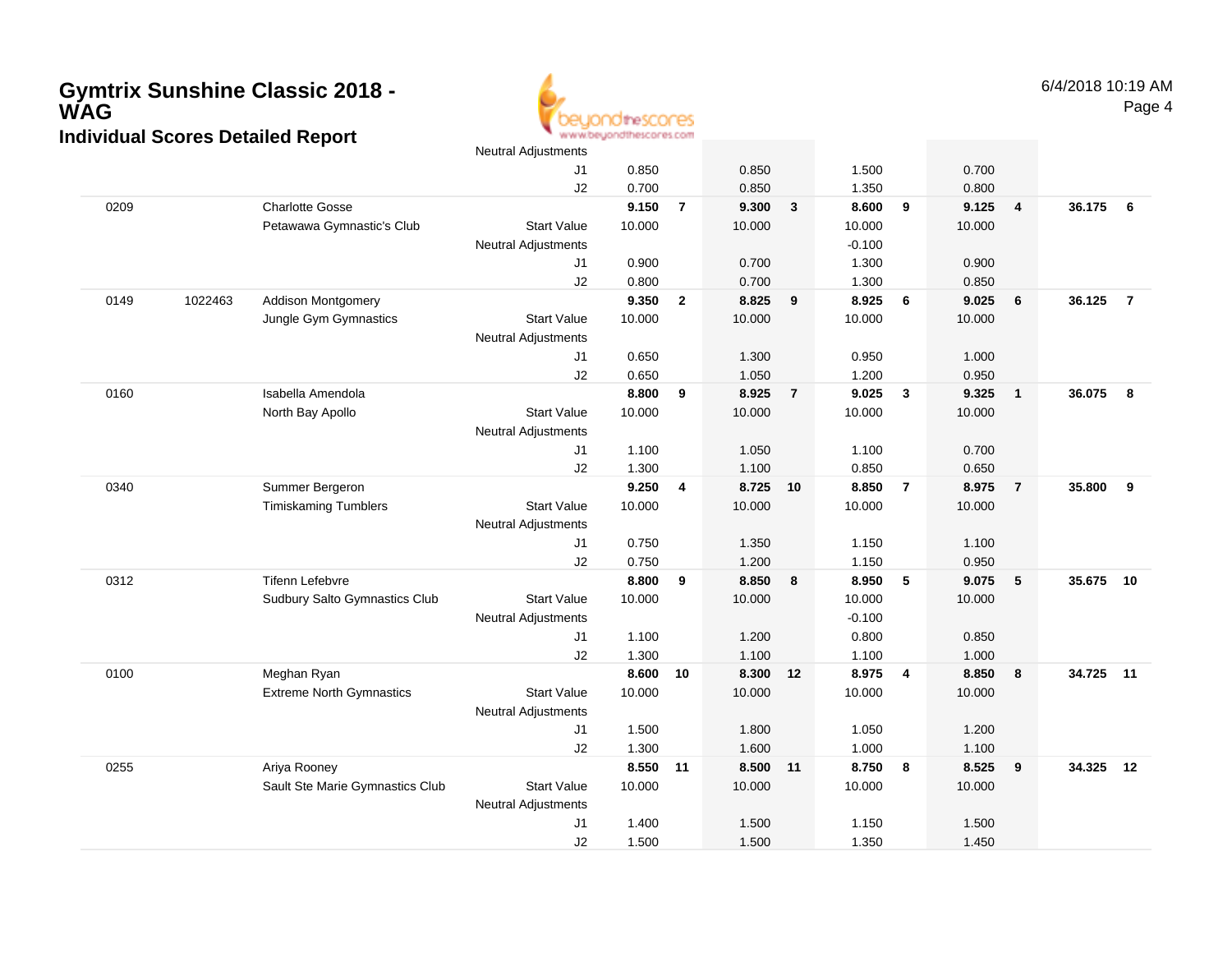### **Gymtrix Sunshine Classic 2018 - WAGIndividual Scores Detailed Report**



### **Gymnastics Ontario Level 2**

| ID   | <b>League ID</b> | <b>Name</b>                     |                            | <b>VT</b> | #              | <b>UB</b> | #                       | <b>BB</b> | #                       | <b>FX</b>      | #                       | <b>AA</b> | #              |
|------|------------------|---------------------------------|----------------------------|-----------|----------------|-----------|-------------------------|-----------|-------------------------|----------------|-------------------------|-----------|----------------|
| 0257 |                  | <b>Colbie Rowswell</b>          |                            | 9.100     | 6              | 9.400     | $\overline{1}$          | 9.300     | $\mathbf{1}$            | 9.700          | $\mathbf{1}$            | 37.500    | $\mathbf{1}$   |
|      |                  | Sault Ste Marie Gymnastics Club | <b>Start Value</b>         | 10.000    |                | 10.000    |                         | 10.000    |                         | 10.000         |                         |           |                |
|      |                  |                                 | <b>Neutral Adjustments</b> |           |                |           |                         |           |                         |                |                         |           |                |
|      |                  |                                 | J <sub>1</sub>             | 0.950     |                | 0.600     |                         | 0.750     |                         | 0.300          |                         |           |                |
|      |                  |                                 | J2                         | 0.850     |                | 0.600     |                         | 0.650     |                         | 0.300          |                         |           |                |
| 0175 |                  | Morgan Maeck                    |                            | 9.350     | $\overline{2}$ | 9.075     | $\overline{\mathbf{2}}$ | 9.200     | $\overline{\mathbf{3}}$ | 9.350          | $\overline{\mathbf{4}}$ | 36.975    | $\overline{2}$ |
|      |                  | North Bay Apollo                | <b>Start Value</b>         | 10.000    |                | 10.000    |                         | 10.000    |                         | 10.000         |                         |           |                |
|      |                  |                                 | <b>Neutral Adjustments</b> |           |                |           |                         |           |                         |                |                         |           |                |
|      |                  |                                 | J <sub>1</sub>             | 0.650     |                | 0.900     |                         | 0.750     |                         | 0.700          |                         |           |                |
|      |                  |                                 | J2                         | 0.650     |                | 0.950     |                         | 0.850     |                         | 0.600          |                         |           |                |
| 0267 |                  | <b>Ivy York</b>                 |                            | 9.450     | $\overline{1}$ | 8.850     | $\mathbf{3}$            | 8.950     | 5                       | 9.300          | 6                       | 36.550    | 3              |
|      |                  | Sault Ste Marie Gymnastics Club | <b>Start Value</b>         | 10.000    |                | 10.000    |                         | 10.000    |                         | 10.000         |                         |           |                |
|      |                  |                                 | <b>Neutral Adjustments</b> |           |                |           |                         |           |                         |                |                         |           |                |
|      |                  |                                 | J <sub>1</sub>             | 0.500     |                | 1.100     |                         | 1.050     |                         | 0.650          |                         |           |                |
|      |                  |                                 | J2                         | 0.600     |                | 1.200     |                         | 1.050     |                         | 0.750          |                         |           |                |
| 0230 |                  | Miranda Aro                     |                            | 9.275     | $\mathbf{3}$   | 8.650     | 9                       | 9.250     | $\overline{2}$          | 9.350          | $\overline{4}$          | 36.525    | $\overline{4}$ |
|      |                  | Sault Ste Marie Gymnastics Club | <b>Start Value</b>         | 10.000    |                | 10.000    |                         | 10.000    |                         | 10.000         |                         |           |                |
|      |                  |                                 | <b>Neutral Adjustments</b> |           |                |           |                         |           |                         |                |                         |           |                |
|      |                  |                                 | J <sub>1</sub>             | 0.750     |                | 1.300     |                         | 0.700     |                         | 0.600          |                         |           |                |
|      |                  |                                 | J2                         | 0.700     |                | 1.400     |                         | 0.800     |                         | 0.700          |                         |           |                |
| 0181 |                  | Darcey Ridler                   |                            | 9.225     | $\overline{4}$ | 8.800     | 5                       | 9.000     | $\overline{4}$          | 9.200          | 8                       | 36.225    | 5              |
|      |                  | North Bay Apollo                | <b>Start Value</b>         | 10.000    |                | 10.000    |                         | 10.000    |                         | 10.000         |                         |           |                |
|      |                  |                                 | <b>Neutral Adjustments</b> |           |                |           |                         |           |                         |                |                         |           |                |
|      |                  |                                 | J1                         | 0.800     |                | 1.250     |                         | 1.000     |                         | 0.750          |                         |           |                |
|      |                  |                                 | J2                         | 0.750     |                | 1.150     |                         | 1.000     |                         | 0.850          |                         |           |                |
| 0150 | 1022469          | <b>Elliot Norquay</b>           |                            | 9.225     | $\overline{4}$ | 8.825     | $\overline{\mathbf{4}}$ | 8.475     | $\overline{7}$          | 9.375          | 3                       | 35.900    | 6              |
|      |                  | Jungle Gym Gymnastics           | <b>Start Value</b>         | 10.000    |                | 10.000    |                         | 10.000    |                         | 10.000         |                         |           |                |
|      |                  |                                 | <b>Neutral Adjustments</b> | 0.800     |                | 1.200     |                         | 1.600     |                         |                |                         |           |                |
|      |                  |                                 | J1<br>J2                   | 0.750     |                | 1.150     |                         | 1.450     |                         | 0.550<br>0.700 |                         |           |                |
| 0345 |                  | Addison DeSando                 |                            | 9.025     | 8              | 8.675     | 8                       | 8.400     | 8                       | 9.475          | $\overline{2}$          | 35.575    | $\overline{7}$ |
|      |                  | <b>Ultimate Gymnastics</b>      | <b>Start Value</b>         | 10.000    |                | 10.000    |                         | 10.000    |                         | 10.000         |                         |           |                |
|      |                  |                                 | <b>Neutral Adjustments</b> |           |                |           |                         |           |                         |                |                         |           |                |
|      |                  |                                 | J <sub>1</sub>             | 0.950     |                | 1.300     |                         | 1.550     |                         | 0.600          |                         |           |                |
|      |                  |                                 | J2                         | 1.000     |                | 1.350     |                         | 1.650     |                         | 0.450          |                         |           |                |
|      |                  |                                 |                            |           |                |           |                         |           |                         |                |                         |           |                |

**L2-9**